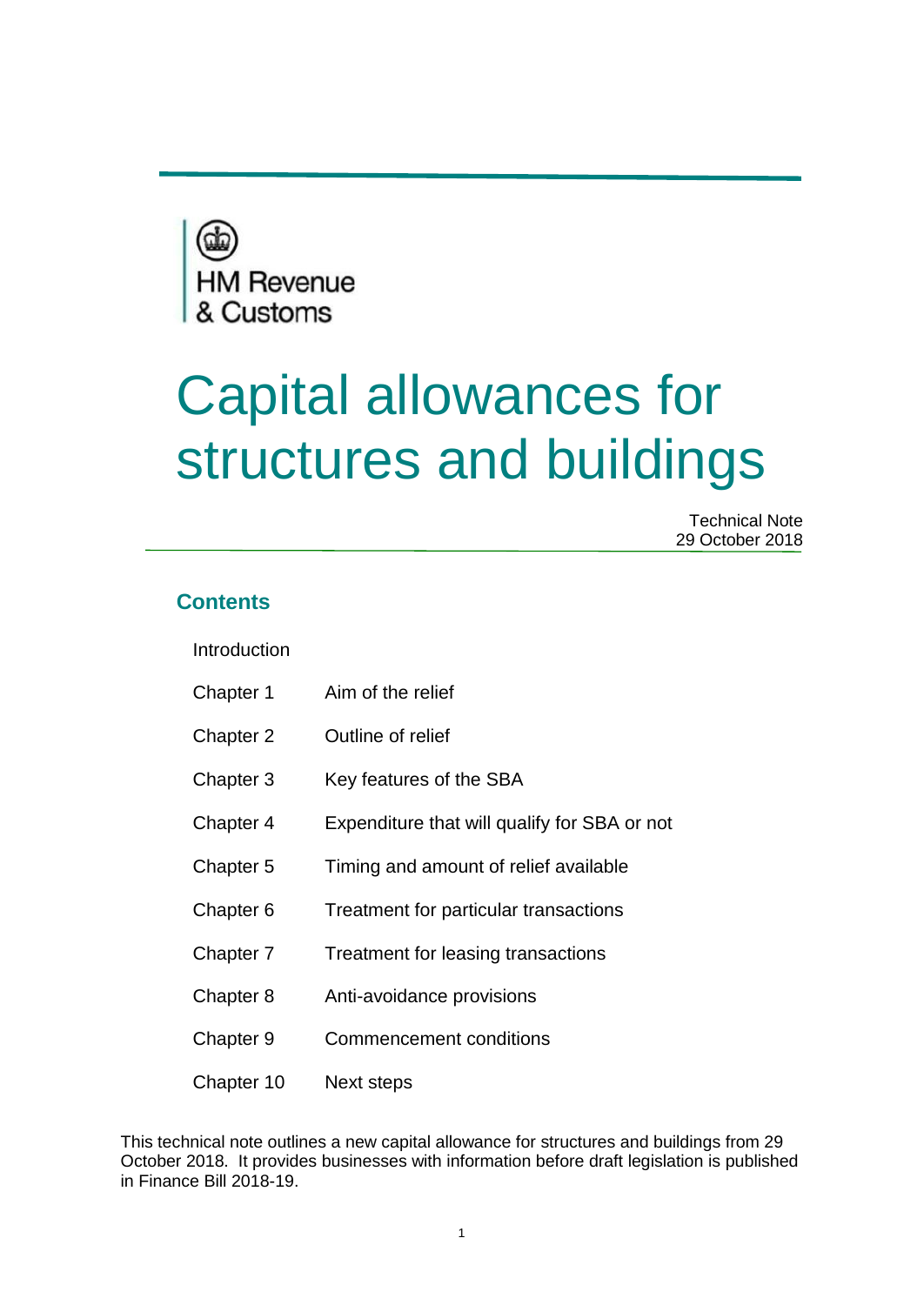# **Introduction**

 $\overline{a}$ 

- 1. The Chancellor announced at Budget 2018 that the government will introduce a new Structures and Buildings Allowance (SBA) for new non-residential structures and buildings. Relief will be provided on eligible construction costs incurred on or after 29 October 2018, at an annual rate of two percent on a straight-line basis.
- 2. This will improve the UK's international competitiveness. The UK currently has the lowest Corporation Tax rate in the G20 – which is set to decrease further to 17% in 2020 – as well as generous tax relief for research and development to support innovation. The SBA will further reduce the costs of doing business in the UK.
- 3. This SBA directly addresses a gap in the current capital allowances system, where no relief has been available for most structures and buildings, although capital allowances are available for plant and machinery that forms integral features of buildings, such as air conditioning. It is a longstanding request from business representative groups that capital investment to construct structures and buildings should be relieved, as is already the case for other types of investment. The Office of Tax Simplification recommended widening the current scope of capital allowances in their report earlier this year.<sup>1</sup> The government recognises the issue, and is responding. The SBA will ensure that expenditure on new commercial structures and buildings will be generally relievable over time through the tax system.
- 4. The introduction of the SBA represents a long-term commitment to improving the competitiveness of the UK as a destination for investment. Businesses factor future capital allowances into their investment decisions, and the SBA will improve the business case for new investments in structures and buildings.
- 5. Aspects of the design of the SBA that the government invites views on are underlined in this note and summarised in chapter 10. If you have any questions about this technical note, please contact our mailbox: [contact.capitalallowances@hmrc.gsi.gov.uk](mailto:contact.capitalallowances@hmrc.gsi.gov.uk)

# **Chapter 1 Aim of the relief**

- 6. The aim of the SBA is to relieve the costs of physically constructing new structures and buildings. This will encourage investment in the construction of new structures and buildings that are intended for commercial use, the necessary works to bring them into existence and the improvement of existing structures and buildings, including the cost of converting existing premises for use in a qualifying activity. These assets are already depreciated in many businesses' accounts, but until now without tax relief being given on all the expenditure.
- 7. The SBA is intended to stimulate investment in structures and buildings that are intended for commercial activity. Neither land nor dwellings will be eligible for relief. Where there is mixed use - for example, between commercial and residential units in a

<sup>&</sup>lt;sup>1</sup> ['Accounting depreciation or capital allowances? Simplifying tax reliefs for tangible fixed assets', June 2018.](https://assets.publishing.service.gov.uk/government/uploads/system/uploads/attachment_data/file/716300/Accounting_depreciation_or_capital_allowances_print.pdf)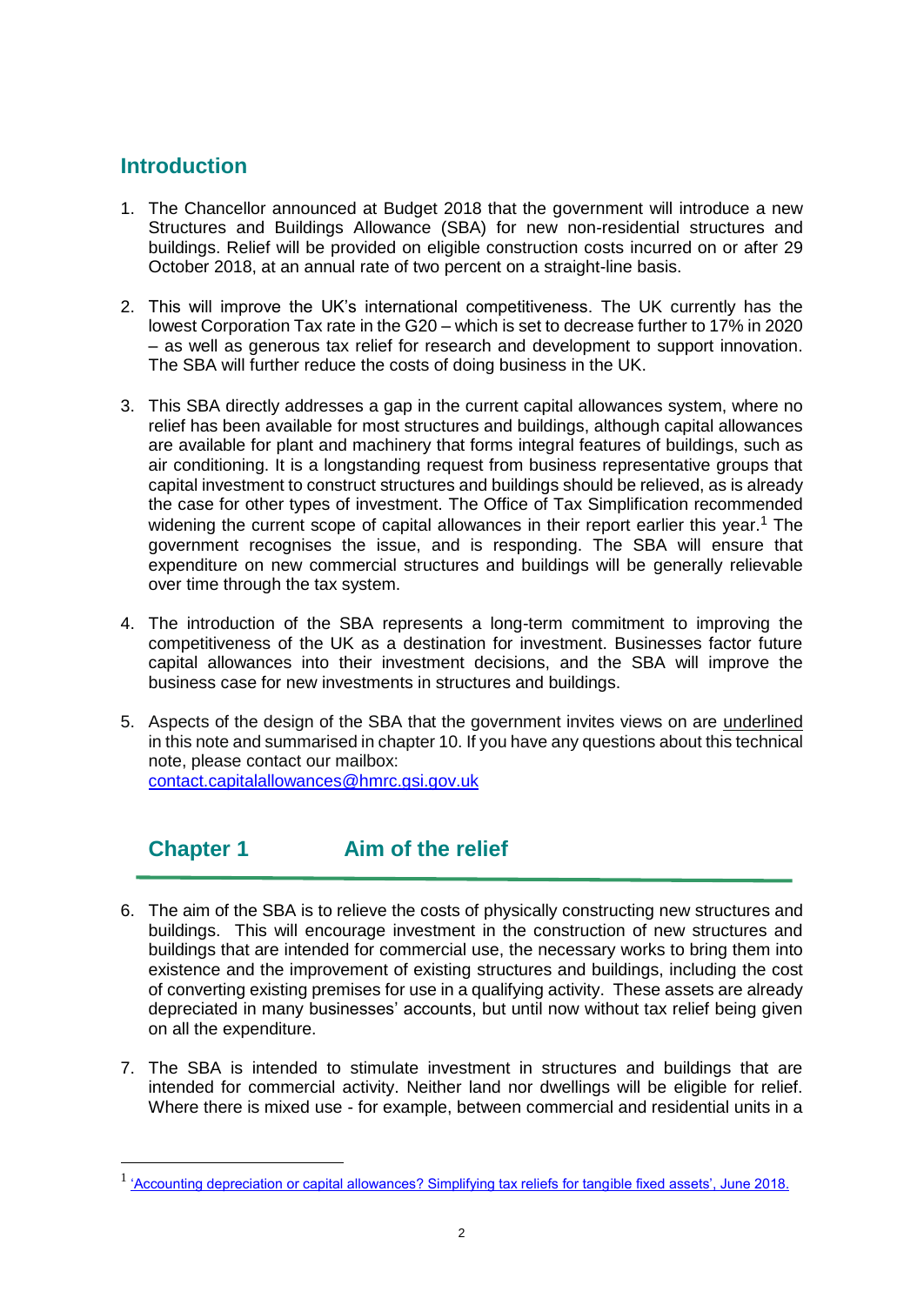development - relief will be reduced by apportionment. No relief will be provided for work spaces within domestic settings, such as home-offices.

8. Relief will be limited to the original cost of construction or renovation, relieved across a fixed 50-year period, regardless of ownership changes.

## **Chapter 2 Outline of the relief**

- 9. Businesses that incur qualifying capital expenditure on structures or buildings used for qualifying activities will be able to claim the SBA over a 50 year period to encourage investment in the construction of new structures and buildings and the improvement of existing ones. The SBA will be allowed as a deduction from profits at an annual rate of two percent. The relief will be available to businesses that chargeable to income tax and companies chargeable to corporation tax.
- 10. The two percent writing down allowance will be at a flat rate, calculated on the amount of original construction expenditure. There will not be a system of balancing charges or balancing allowances on a subsequent disposal of the asset. Instead, a purchaser will continue to claim the annual allowance of two percent of the original cost. This is intended to ensure that the cost of construction and renovation will be relieved over an average life of buildings. The amount eligible for relief will not be increased where a structure or building is purchased and where it has appreciated in value as this does not represent the cost of construction.
- 11. Relief will not be available for structures or buildings where a contract for the physical construction works is entered into before 29 October 2018 (see chapter 9). For speculative building and those structures or buildings constructed 'in house', relief will not be available where the construction activity began before 29 October 2018.
- 12. Anti-avoidance rules will apply to prevent manipulation of these rules.

## **Chapter 3 Key features of the SBA**

- 13. The chapters that follow provide more detail on these key features, principally that:
	- a) relief will be given at a flat rate of two percent over a 50-year period
	- b) relief will be available for new commercial structures and buildings, including costs for new conversions or renovations
	- c) relief is available for UK and overseas structures and buildings, where the business is within the charge to UK tax
	- d) relief will be limited to the costs of physically constructing the structure or building, including costs of demolition or land alterations necessary for construction, and direct costs required to bring the asset into existence
	- e) relief is available for eligible expenditure incurred where all the contracts for the physical construction works were entered into on or after 29 October 2018
	- f) claims can only be made from when a structure or building first comes into use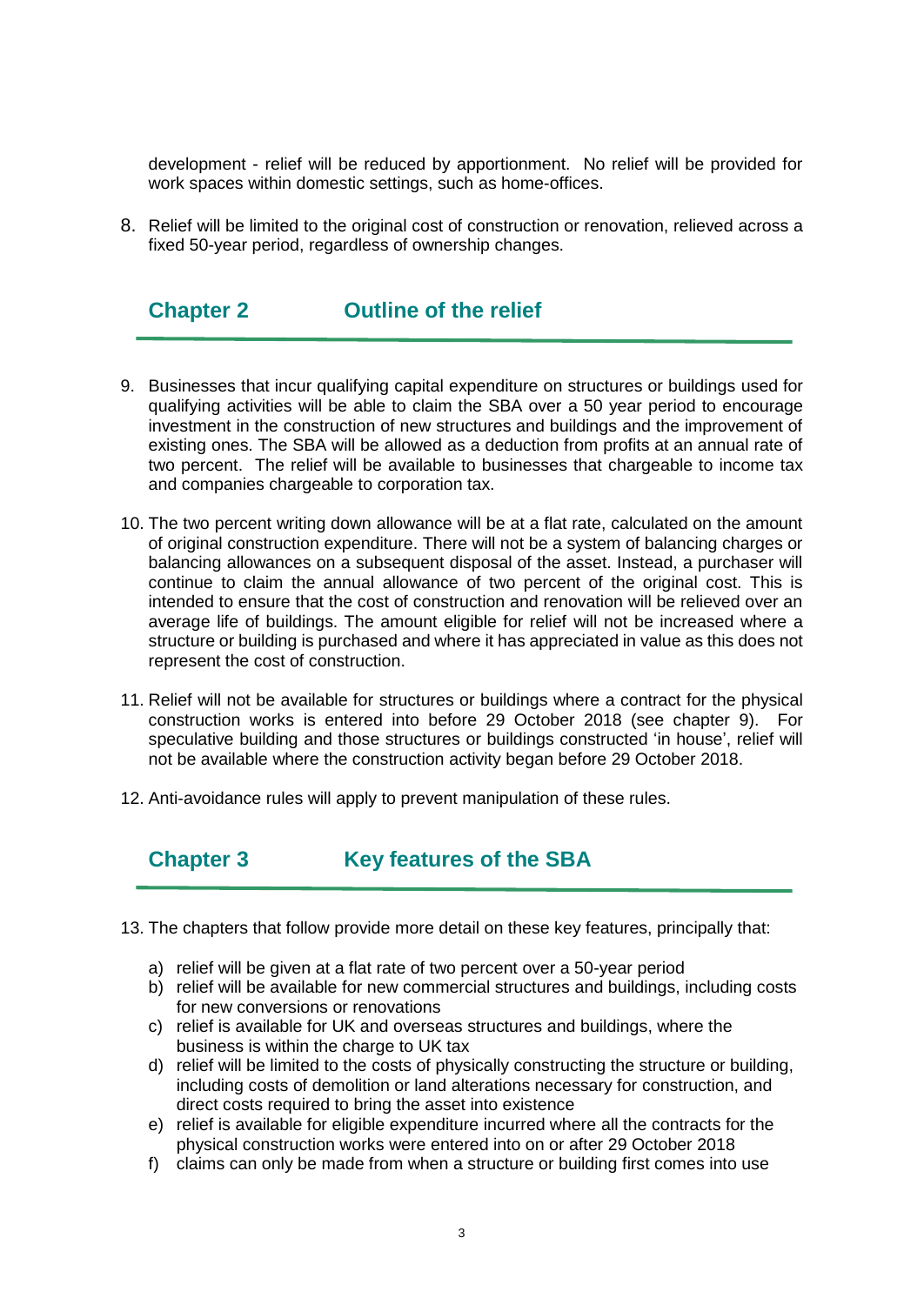- g) land costs or rights over land will not be eligible for relief, nor will the costs of obtaining planning permission
- h) the claimant must have an interest in the land on which the structure or building is constructed
- i) dwelling houses will not qualify, nor any part of a building used as a dwelling where the remainder of the building is commercial
- j) sale of the asset will not result in a balancing adjustment instead, the purchaser takes over the remainder of the allowances written down over the remaining part of the 50-year period
- k) expenditure on integral features and fittings of a structure or building that are currently allowable as expenditure on plant and machinery, will continue to qualify for writing down allowances for plant and machinery including the Annual Investment Allowance (AIA) up to its annual limit
- l) SBA expenditure will not qualify for the AIA
- m) where a structure or building is renovated or converted so that it becomes a qualifying asset, the expenditure will qualify for a separate two percent relief over the next 50 years.

## **Chapter 4 Expenditure that will qualify for SBA or not**

#### **Qualifying expenditure**

- 14. SBA will be available for capital expenditure on structures and buildings brought into use for the following qualifying activities:
	- a) a trade, including a ring-fence trade in the oil and gas sector
	- b) a profession or vocation
	- c) a UK or overseas property business that is an "ordinary" business for the purposes of the Capital Allowances Act 2001
	- d) a concern listed in section 12(4) of the Income Tax (Trading and Other Income) Act 2005 or section 39(4) of the Corporation Tax Act 2009 (mines, transport undertakings etc.)
	- e) managing the investments of a company with investment business, to the extent that any profits or gains from the activity are chargeable to tax.
- 15. Structures and buildings include offices, retail and wholesale premises, walls, bridges, tunnels, factories and warehouses. Capital expenditure on renovations or conversions of existing commercial structures or buildings will also qualify. The costs of construction will include only the net direct costs related to physically constructing the asset, after any discounts, refunds or other adjustments. Capital expenditure does not include costs that can be allowed as a deduction in calculating the profits of the business.

#### **Dwellings**

- 16. Expenditure on residential property and other buildings that function as dwellings will not qualify for the SBA.
- 17. Dwellings are buildings primarily intended or used for long-term residence. This would include university or school accommodation, military accommodation and prisons. The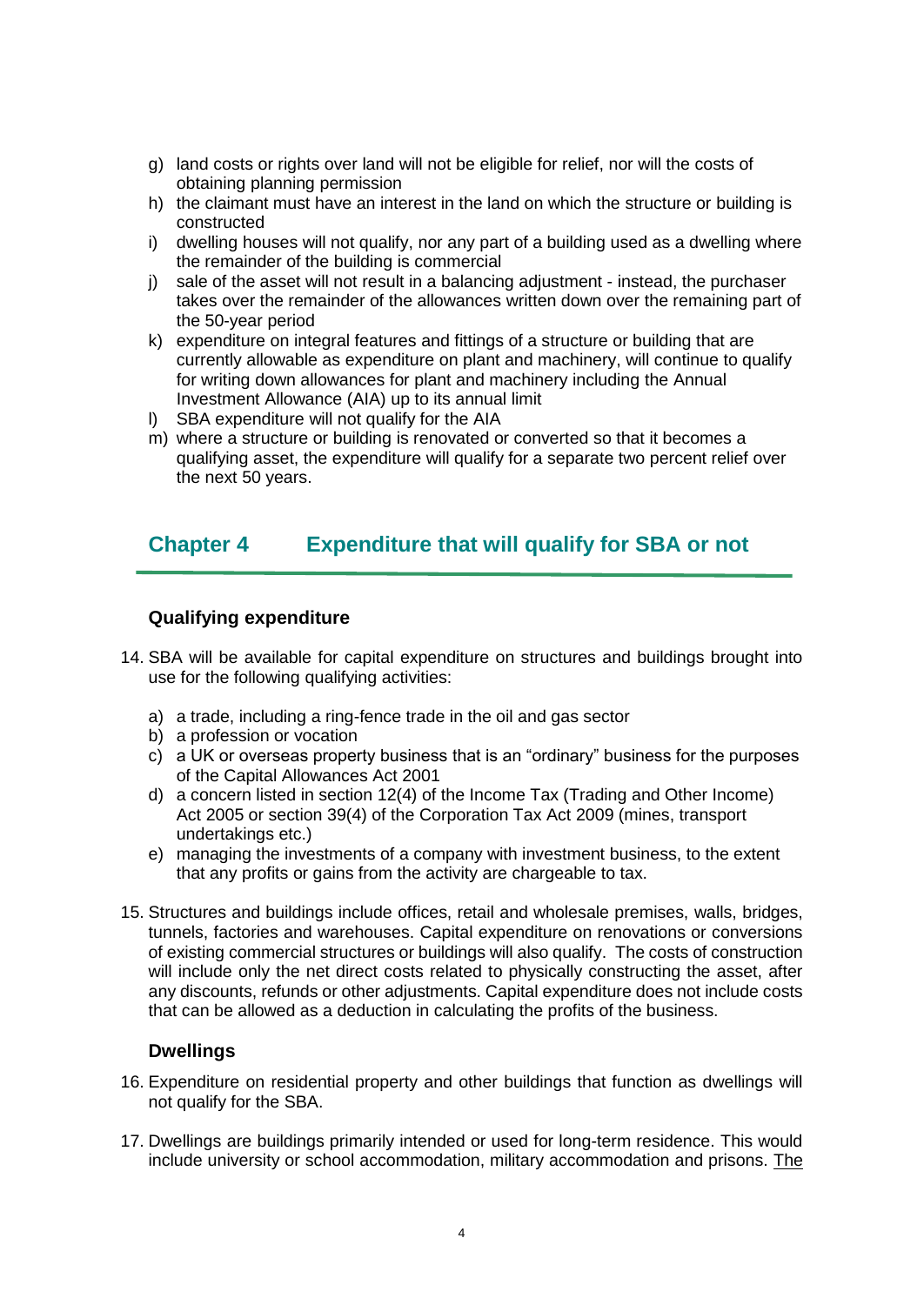definition of dwelling for the purpose of this relief will be consulted upon before being set out in legislation. Premises used as hotels and care homes will qualify for the SBA.

- 18. There will be no relief for expenditure on workplaces that are an integral part of a dwelling, such as home-offices.
- 19. The government welcomes views on the appropriate definition of a dwelling for SBA purposes.

#### **Land**

- 20. Expenditure on land or acquiring rights over land will not qualify for relief. This includes any legal costs and stamp duty, or any costs attributable to the obtaining of planning permissions, including the costs of public inquiries.
- 21. Where the business itself develops the structure or building, rather than acquires it, the cost of any land preparation necessary for construction will qualify for relief.
- 22. Where a structure or building is acquired from a developer, then an apportionment of the purchase cost from the developer will be required to separate the amount of the cost that is attributable to the land. The eligible costs will be the overall acquisition cost less the value of the land acquired.

#### **Integral features and fixtures in structures and buildings**

23. Integral features and fixtures that are functional assets within a structure or building, such as its lighting or heating system, will continue to qualify for relief as plant or machinery, as they do now, including the AIA within the annual limit, and will not be taken into account for the SBA.

#### **Other reliefs**

24. Allowances can be claimed once the structure or building comes into qualifying use. As with any capital allowance, qualifying expenditure can only be claimed once where separate provisions of the Capital Allowances Act 2001 might apply to the same expenditure. Therefore, where parts of a structure or building qualify for allowances as plant and machinery such expenditure will not also be allowed under the SBA. Capital allowances are not due on any costs deductible in calculating profits chargeable to tax, such as land remediation relief.

#### **Overseas Buildings**

25. Relief for expenditure on an overseas structure or building will be available on the same basis as for a UK structure or building. The structure or building will qualify for SBA where it is in use by the person claiming the relief for a qualifying activity and to the extent the profits of the activity are chargeable to tax in the UK.

#### **Apportionment of qualifying expenditure**

26. Where a structure or building is divided into separate parts, some of which qualify, an appropriate proportion of expenditure will qualify for relief. SBA will not be due where ten percent or less of the costs would meet the conditions for relief.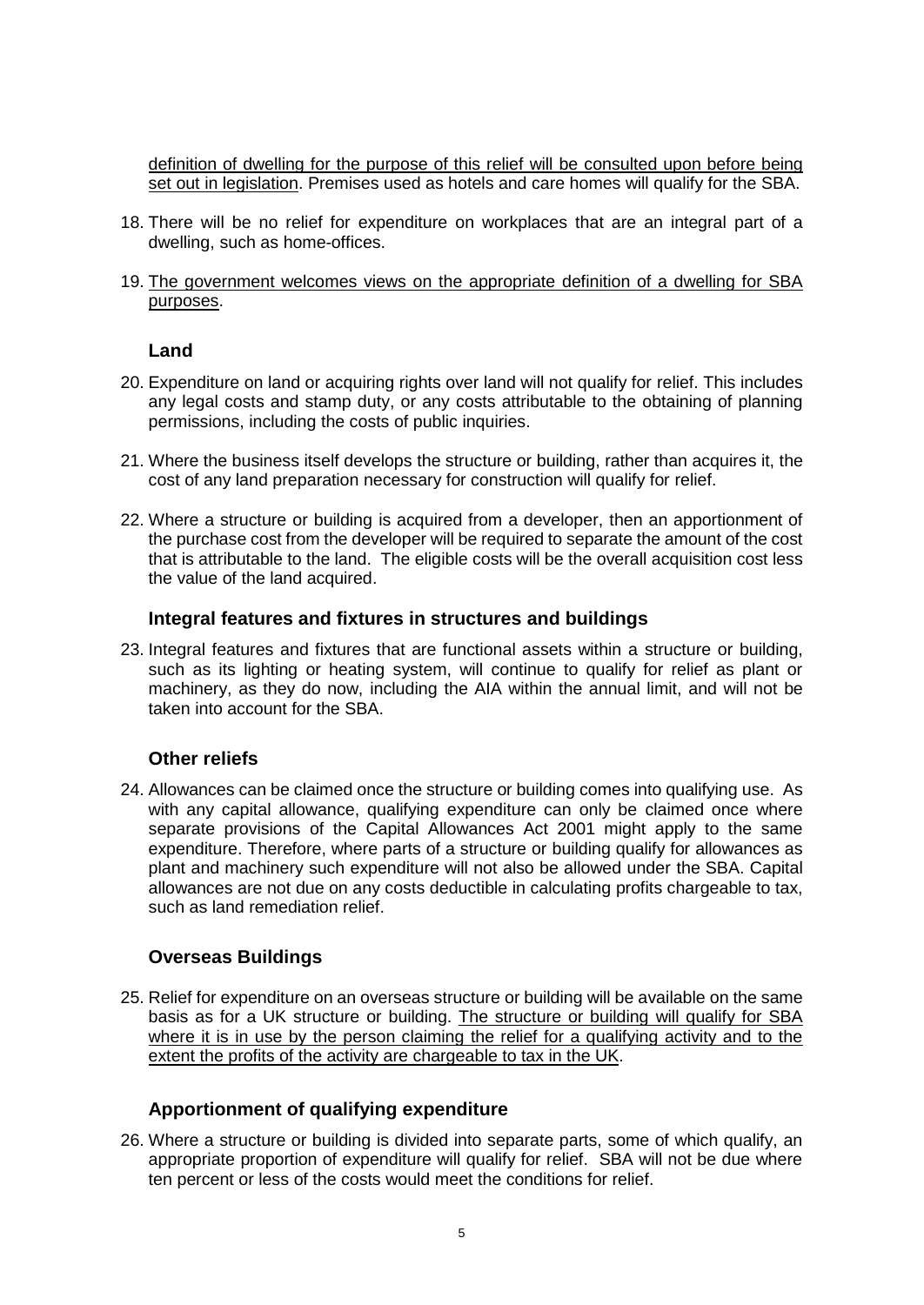27. Shared areas which cover both use as a dwelling and commercial use will not qualify. This differs from the treatment of communal areas for capital allowances for plant or machinery where assets used in such areas can qualify.

#### **Renovations and subsequent capital works**

28. Capital expenditure undertaken on a structure or building after the date on which it enters into use will qualify for the SBA, but as a separate allowance. The allowance on such expenditure will also be two percent of the total, and can be claimed over the next 50 years, even if that period goes beyond the writing down period of the original construction costs on that structure or building. This relief will not feature a single "pool" of expenditure on an asset that is added to in subsequent periods.

#### **Changes in the use of the structure or building**

- 29. Where a structure or building that was originally used for a qualifying activity undergoes a change in use and becomes a dwelling (see above) then SBAs will no longer be available for the period for which the structure or building is in use as a dwelling. If a qualifying activity resumes in the building after a period of time then allowances will recommence but no relief will be given for the period of non-qualifying use.
- 30. Apportionment will be needed where there is a change in use part way through a period.

# **Chapter 5 Timing and amount of relief available**

- 31. Relief for the SBA will be available from when the structure or building is brought into use for the first time for a qualifying activity.
- 32. Where an asset is being constructed for a qualifying activity that has not yet commenced, then expenditure will not qualify if incurred more than seven years before that qualifying activity commences.
- 33. The annual amount of relief deductible will be a flat rate writing down allowance of two percent of the qualifying costs. Costs qualifying for relief will be calculated separately for each structure or building. Where additional capital expenditure has been incurred on that structure or building after it enters use, relief on that additional expenditure will be calculated separately.
- 34. Where a company's accounting period is less than a year, or similarly for those within the charge to income tax, the allowance will be reduced on a proportionate basis. Similarly, the allowance will be reduced if the asset is in use for a qualifying activity for only part of a tax year for income tax or a company accounting period.
- 35. If relief is not claimed, it will not be able to be carried forward to a later period and will be lost. This will simplify the claim process by ensuring that a consistent amount of relief is available each year over the whole of the 50-year qualifying period for each qualifying spend.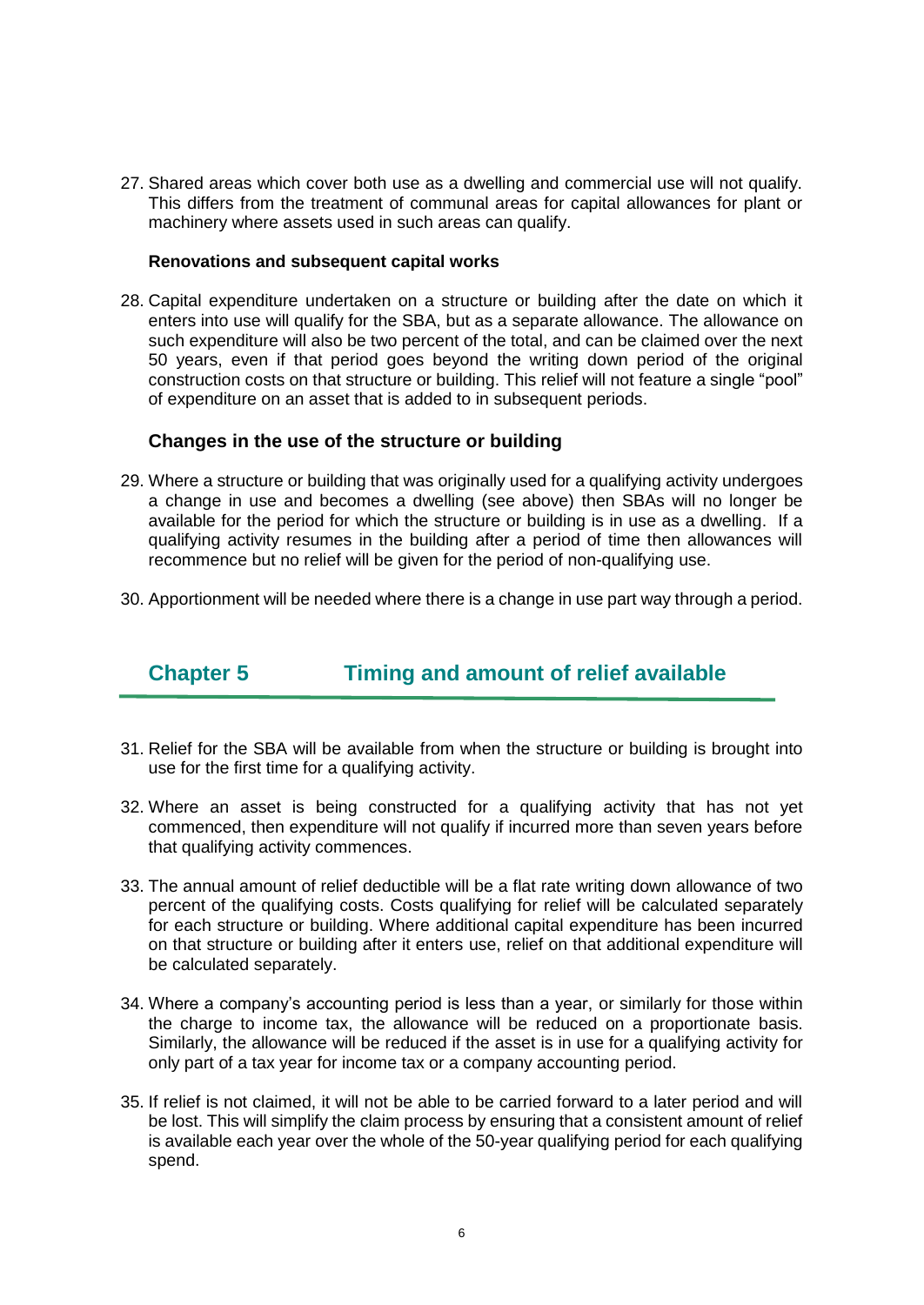#### **Disuse or change of use of a qualifying structure or building**

- 36. Where an asset ceases to be used for an activity that qualifies for relief, then relief can be claimed for a further period of up to two years. After this point, no further relief can be claimed until such time as the structure or building is once again used for a qualifying activity.
- 37. Where a structure or building is damaged and can no longer be used for qualifying activity, allowances will remain available for a period of two years, allowing reconstruction work to take place. If the reconstruction takes longer allowances will not be available after that two-year period until the reconstructed structure or building comes back into qualifying use. This two-year period may be extended up to five years where the structure or building substantially no longer exists following extensive damage. Any new expenditure on reconstruction will qualify for relief in its own right, and will qualify for relief at the rate of two percent annually over the following 50 years. The total eligible cost will be net of any costs covered by compensation or insurance etc.
- 38. Where a structure or building is demolished, and the owner decides not to replace that building, it can continue to claim the SBA on that asset, for the remaining term of the previous structure or building.

#### *Illustrative example*

*Company A builds a new commercial building on which the construction costs were £50m. 10 years later, there is a fire, which causes heavy damage. The building is partially insured, and insurance payments will cover £10m. The cost of rebuilding (including costs of partial demolition) are estimated at £12m.*

*At the time of the fire, Company A is claiming SBA at a rate of £1m per year. For the period after the fire, Company A continues to claim SBA while it decides on a replacement. If it rebuilds, it will continue to claim SBA for the remaining 40 years of the original building, while the net costs of rebuilding (£2m, taking into account insurance receipts) may be claimed as a new investment over 50 years. If it does not rebuild, it may continue to receive a "shadow SBA" on the original construction costs.*

#### **Qualifying expenditure on structures or buildings by the Crown or person not chargeable to tax**

39. Where construction costs are incurred by the Crown or other person not in the charge to UK tax, or where income from the qualifying activity is not within the charge to UK tax notional allowances at an annual rate of two percent will be calculated and deducted from the qualifying expenditure. Any person subsequently acquiring the structure or building will be entitled to the remainder of qualifying expenditure reduced by the notional allowances.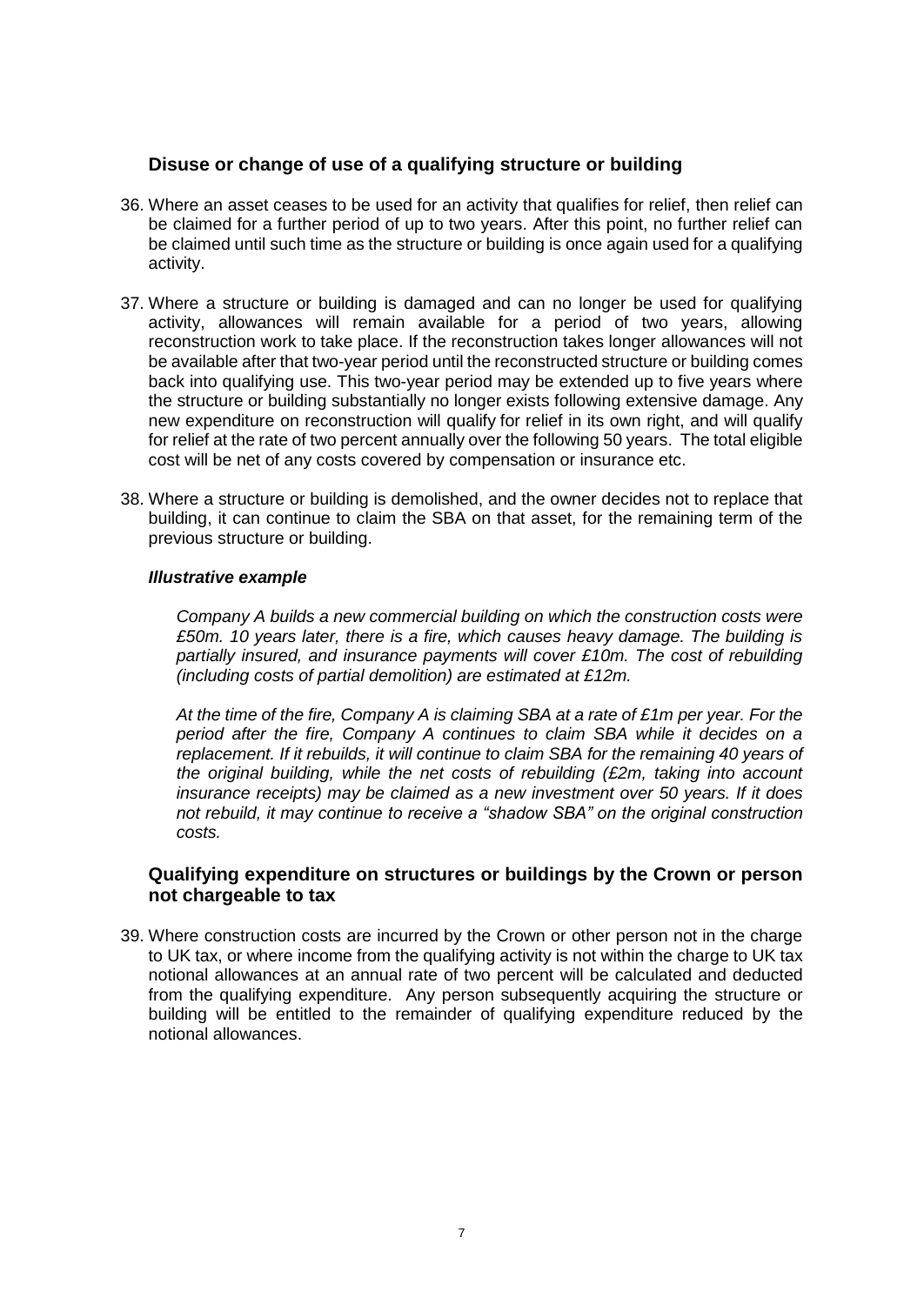#### **Acquiring a ready built asset**

40. Where a business acquires an unused asset that has already been constructed by a developer the qualifying expenditure will be the price paid by the business less any amount relating to land. A valuation will be required to separate the amount of the land cost from the cost of the structure or building.

#### **Disposals and acquisitions of assets**

- 41. Where an asset that has qualified for relief is sold, the new owner will be able to claim the annual relief for the remaining part of the 50-year period if it is used for a qualifying activity and continues to be used for a qualifying activity. Relief for the period in which the disposal takes place will be apportioned.
- 42. There will be no balancing adjustments on disposal. However, for chargeable gains purposes a person's allowable cost of the asset will be reduced by the total amount of relief that they have claimed.
- 43. Where the SBAs are transferred to a new owner, the amount of the original expenditure on construction may need to be verified if SBA is not already being claimed. The buyer will then be entitled to claim the remainder of relief on the basis of costs they have not themselves incurred. To ensure that relief is given on an agreed amount, there will be a need to retain evidence of actual costs incurred where a building or structure has qualified for relief and provide this to a purchaser.

#### **Illustrative example**

*Company A buys a new office building from a developer at a total cost of £15m of which £5m relates to the land leaving a construction cost of £10m. It brings it into use for the purposes of its trade at the beginning of its accounting period ending on 31 December 2021. The annual writing down allowance will be* 

*£10m x 2% = £200,000 SBA each year, for 50 years.* 

*On 31 December 2030 the building is sold to Company B for use in its trade. The price paid was £12m of which £7m relates to the land.*

*Company B will be entitled to claim SBA on the original construction costs of £10m, less the portion already received by company A.*

*Company A will have received SBA for 10 years totalling £2m. The allowable cost when calculating its capital loss on the land and building (which are a single asset for capital gains purposes) is reduced by that amount. The capital loss of £3m (£15m less £12m) is therefore reduced to £1m.*

*In 2032 Company B decides that the building needs improvement and it becomes unoccupied for two years during a £4m renovation project. The company can*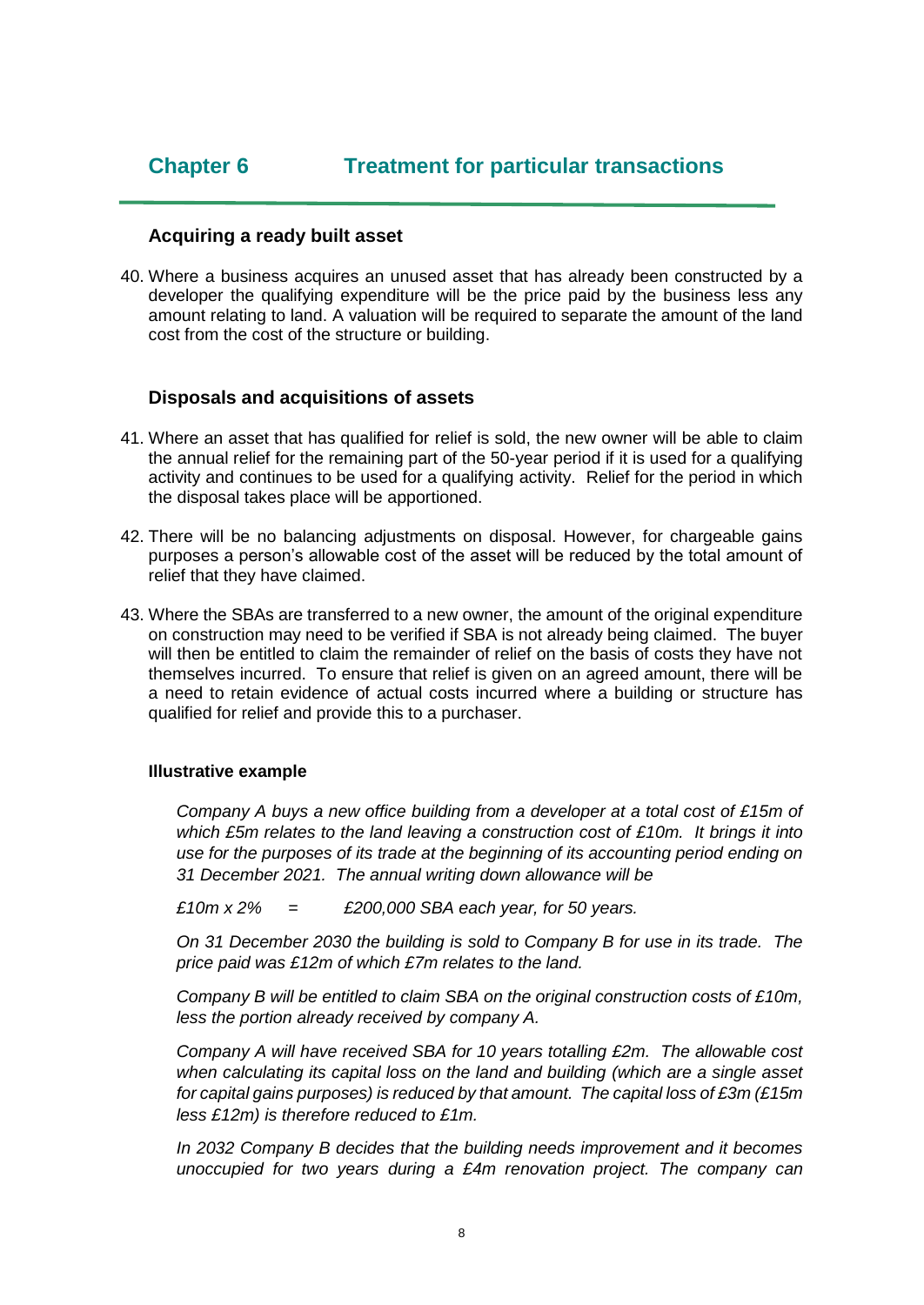*continue to claim the original £200,000 allowance because this period it is less than two years (or up to five years where the building substantially no longer exists following extensive damage). When the building is brought back into use then a separate SBA of £4m x 2% = £80,000 can also be claimed from 2032 onwards.* 

# **Chapter 7 Treatment for leasing transactions**

- 44. Ordinarily, where an asset is the subject of a lease, both the lessor and the lessee will be eligible to claim SBAs in respect of any qualifying expenditure that they themselves incur on construction works as long as each is using the asset for a qualifying activity, usually a property investment business for the lessor. The SBAs will be linked to the person's particular interest in the structure or building.
- 45. Where a person is entitled to SBAs in respect of an asset which they lease, and the lease expires or terminates before the end of the 50 years, then the SBAs will be able to be transferred to the person holding the retained interest, as long as they hold their interest as part of a qualifying activity.
- 46. There will be certain cases where the granting of a lease is substantially no different from a purchase of the interest in land. As a result, the entitlement to claim SBAs available to the lessor will need to be reduced and allocated instead to the lessee. There will be straightforward situations as illustrated by these examples:
	- a) a lease at full market rent with no lease premium would mean that the lessor would be able to claim SBA against their property business
	- b) the grant of a very long lease (say 999 years) at a token ("peppercorn") rent for a large capital premium is akin to a sale and the lessee rather than the lessor would be entitled to claim SBA if the conditions are met.
- 47. However, leasing arrangements can be more complex and the government proposes a method to determine how the allowance of the lessor should be reduced and allocated to the lessee that is based on the current rules that businesses need to apply when calculating their tax liability on the grant of a lease.
- 48. The tax rules treat part of the premium received on the grant of a lease as income and the amount that is treated as being disposal proceeds is reduced accordingly. This means that for shorter leases a very large proportion of a premium is treated as income. The capital gains rules then treat the grant of a lease as a part disposal and a proportionate part of the cost of the asset is deducted from the proceeds to calculate the chargeable gain.
- 49. The government's view is that to reflect situations where the grant of a lease is akin to the sale of the property interest the following rules will apply:
	- a) where the amount paid as a capital sum for a lease (including the element of a lease under 50 years allocated to capital) is 75% or more of the sum of that capital amount and the value of the retained interest in the property, then the lessee will become entitled to the full amount of the SBA attributable to the asset being leased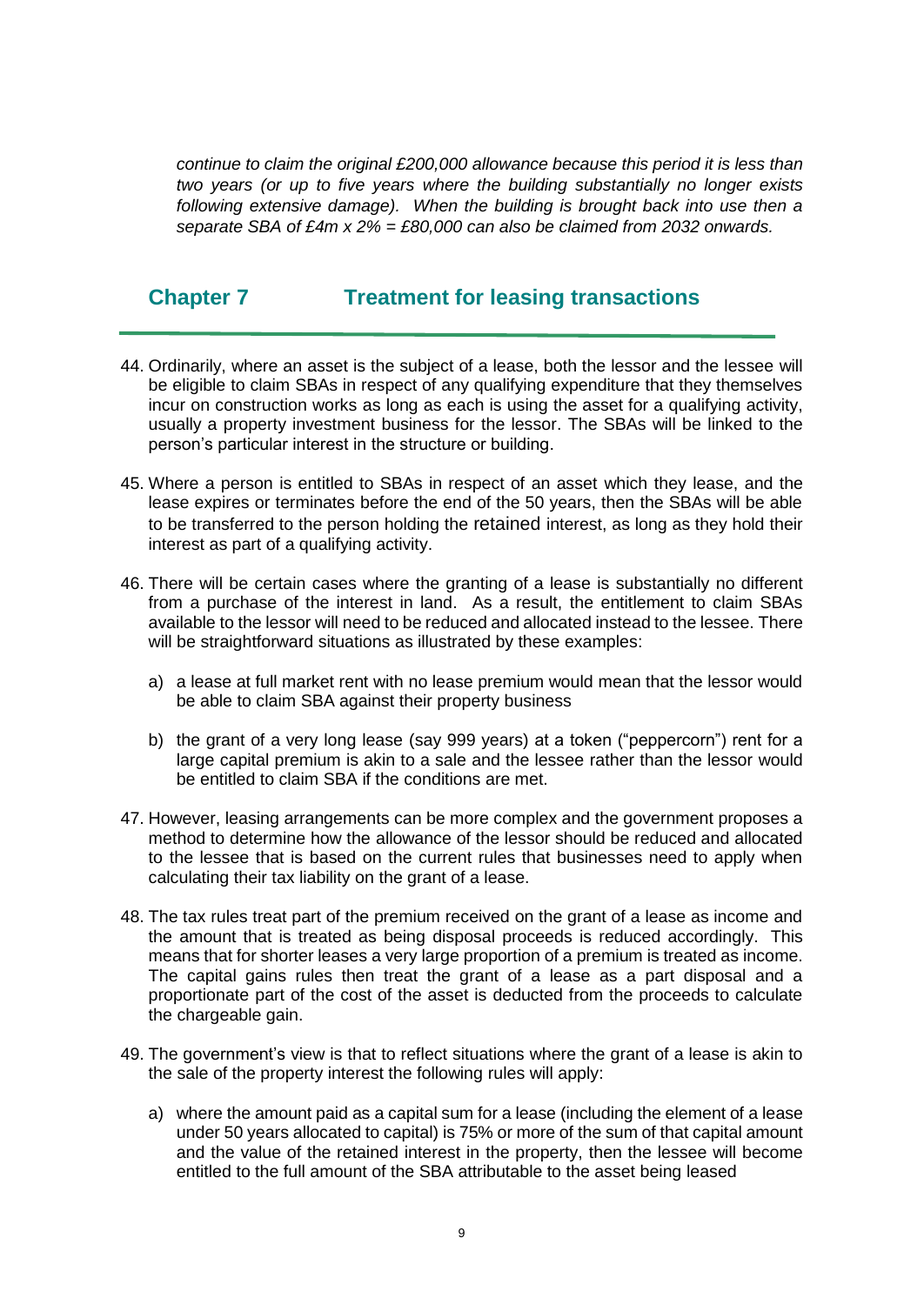- b) where only part of the property is subject to a lease the test will apply only to that part and allowances will transfer if the capital sum is 75% or more of the value of that part
- c) where this is less than 75% all the allowances will stay with the lessor
- d) where the term of the lease is not more than 35 years, all the allowances will stay with the lessor
- e) the value of the interest in the property retained by the lessor will include the value of the right to receive the rent due under the lease.

#### **Illustrative example**

*Company X owns a building on which it claims the SBA, the building including land cost £25 million. It then grants a lease over the entire building to Company Y which will use it in its trade. The term of the lease is 40 years and Company X will receives a premium of £50 million but only a token rent is payable. Company X's retained interest in the property is agreed to be £10 million.*

*The income tax rules mean that for a 40-year lease 22% of the premium is chargeable to income tax leaving £39 million as capital gains proceeds.*

*The proportion of the capital gains base cost that can be deducted is calculated as disposal proceeds using the formula: disposal proceeds / (disposal proceeds + value of asset retained). This is 39 / (39 + 10), approximately 80%.*

*Because the lease is for over 35 years and more than 75% of the capital gains base cost is applied in calculating the gain, this means that Company X is no longer entitled to claim SBA. Company Y will be able to claim instead.*

**Chapter 8 Anti-avoidance provisions** 

- 50. The relief is designed to act as an incentive for businesses in respect of qualifying capital expenditure. To ensure that relief can be obtained only for genuine business costs on actual construction works, anti-avoidance rules will deny or restrict the relief in appropriate circumstances. Rules will be included in the legislation to prevent manipulation of the relief for a tax advantage, including for commencement purposes and across the relief more widely.
- 51. The relief is available on construction works that commence on or after 29 October 2018, including direct costs required to bring the asset into existence. In the past, the government has seen arrangements that seek to exploit the availability of capital allowances and other incentives. In particular, there will be rules to prevent leases being used to give more than one party separate interests in the same structure or building.
- 52. There will also be a rule to disallow relief through attempts to manipulate contracts, such as by revising or revoking agreed contracts for construction works entered into before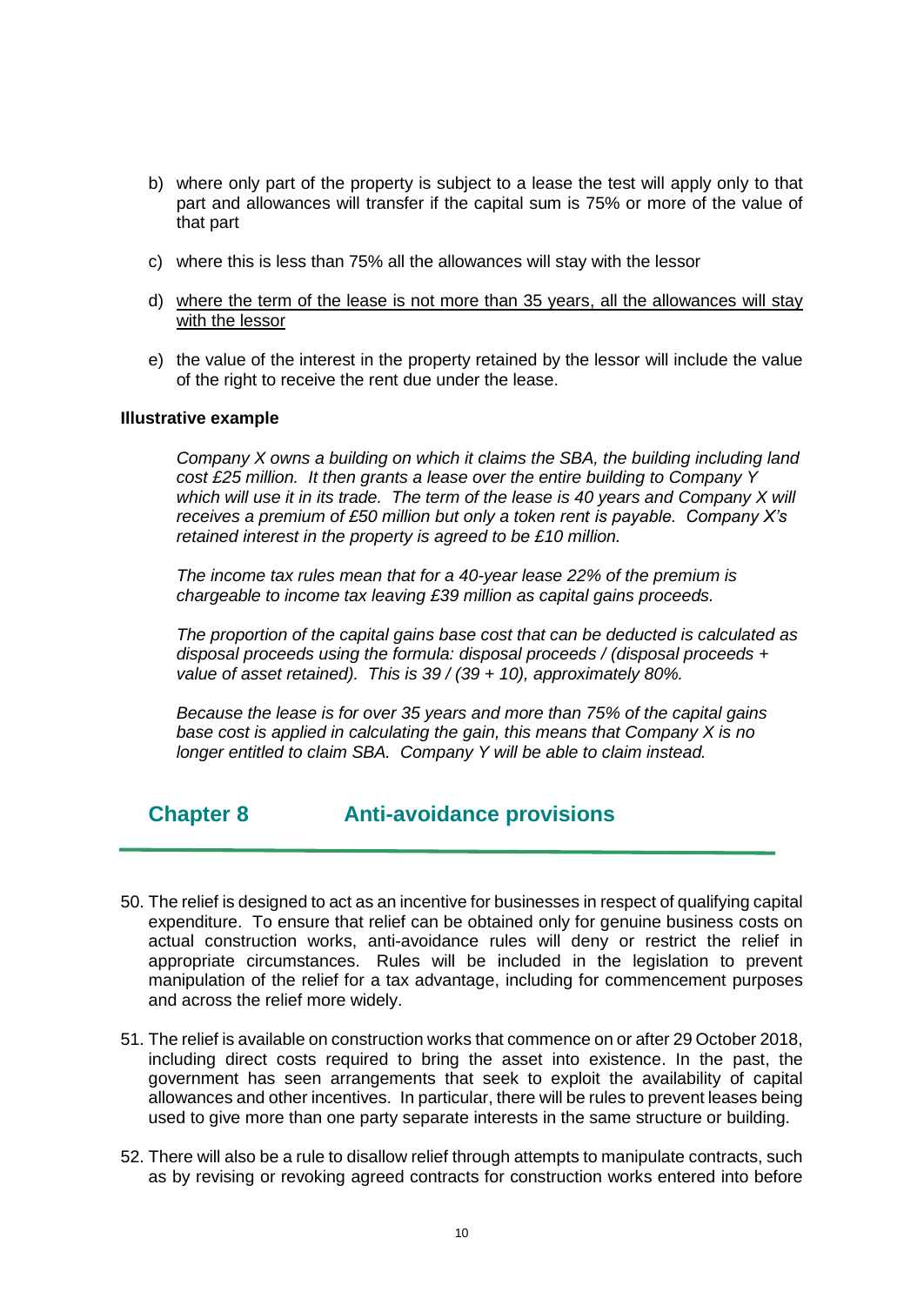29 October 2018, or other arrangements with a main purpose of obtaining relief for construction works that commenced before that date. Relief will be unavailable wherever contracts were in place, or preparatory or construction work commenced, before 29 October 2018. Demolition, site clearance or similar 'enabling' works will not in themselves constitute a means for eligibility of a project.

## **Chapter 9 Commencement conditions**

- 53. The relief will apply to newly constructed commercial structures and buildings where all the contracts (not letters of intent) for the physical construction works of the structure or building (including any contract for preparatory works) are made in writing, and are entered into (signed and dated by the bound parties) on or after 29 October 2018. Similar rules will also apply to all the contracts for construction works, including any contracts for physical preparatory works in whole or in part, involving renovation or conversion of existing structures and buildings for a qualifying use.
- 54. Where construction is undertaken by an internal workforce, for example by contract or on payroll, the relief will apply where that physical work commenced on or after 29 October 2018.
- 55. Where a new structure or building is bought from a developer, the relief will be available where the written contracts held by the developer for the physical construction works of the structure or building are entered into on or after 29 October 2018.
- 56. In most cases, "construction works" are likely to include any preparatory work for the land on which the structure or building is constructed. Where such a written contract for preparatory work has been entered into before 29 October 2018, the structure or building will not qualify for SBA. This will be the case notwithstanding that the remainder of the constructions works to complete the structure or building are effected under separate contracts entered into only on or after 29 October 2018. Any contract in place for preparatory or construction work before 29 October 2018, or effectively replaced after this date by termination or withdrawal, will invalidate the SBA being available for such claims. This includes where physical preparatory or construction work ceases and recommences, or where such physical works are undone and then subsequently redone.
- 57. However, in some circumstances the preparatory work will be unconnected to the eventual structure or building. For example, where a site has been cleared of an existing building but no new structure or building is planned on the site at that time, the preparatory works are unconnected to any future contract entered into to construct a new structure or building. If the first contract for construction of the eventual structure or building is entered into on or after 29 October 2018, the structure or building may qualify for SBA. Demolition, site clearance or similar 'enabling' works will not in themselves constitute a means for eligibility of a project unless linked explicitly to the actual structure or building intended for relief, including where this occurs through phased construction.
- 58. Where framework or call-off contract arrangements are agreed, the test will be whether the written contract requires particular works to be undertaken within the period of the framework, that relate to the construction of a specific building. In practice, this means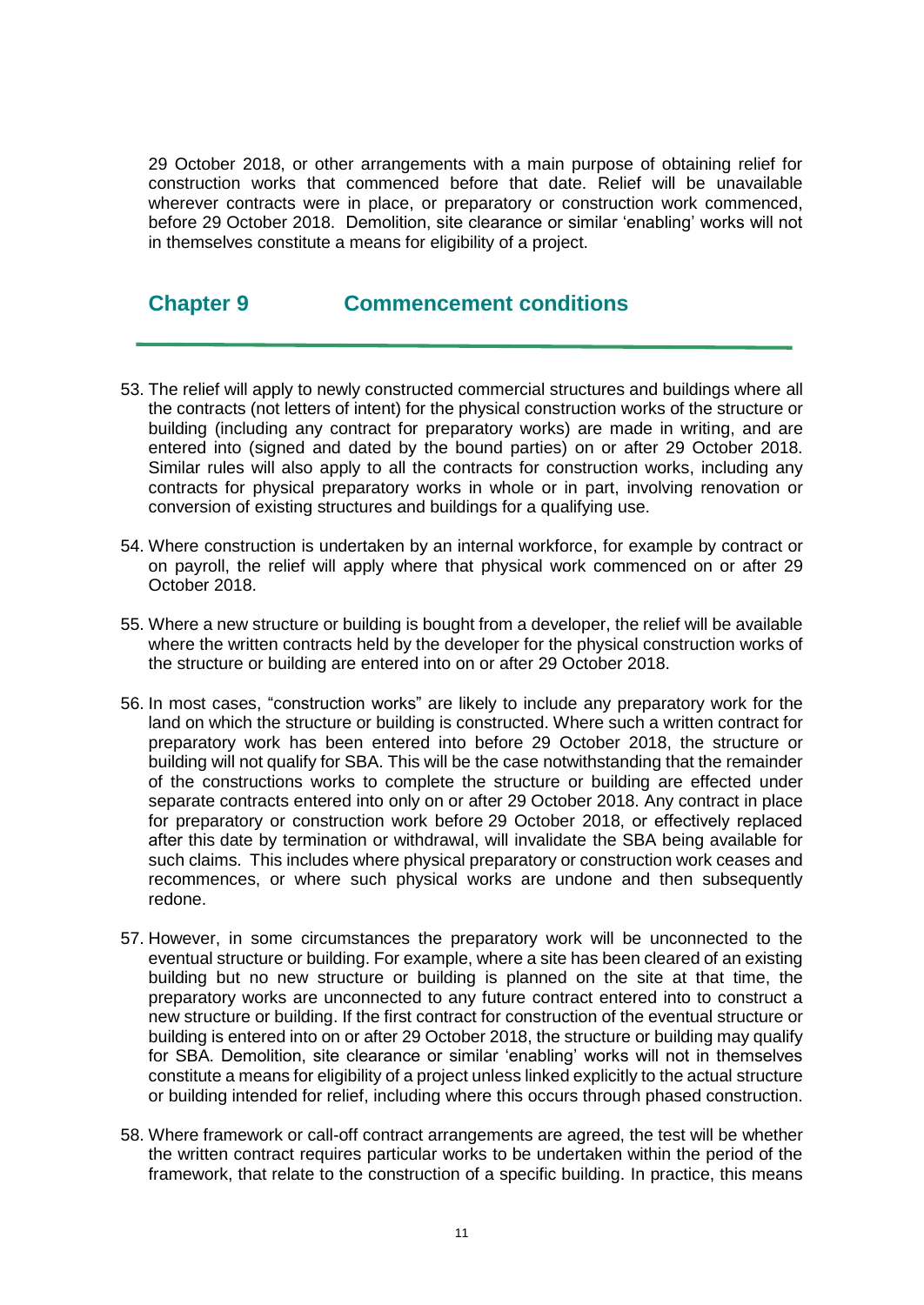that any 'master' contract, to which other contracts operate subserviently, must refer to a specific structure or building not merely a construction project or an overall scheme.

- 59. Anti-avoidance rules will apply to prevent any manipulation of these commencement rules. This includes, where existing contracts are revised, or revoked where new contracts are entered into, with a main purpose of accessing the allowances. Rules will also exclude the use of contractual options where these do not form obligations to undertake construction, but instead rely upon timing for proceeding with that activity.
- 60. Assets qualifying for relief will not be entitled to the AIA, which is intended for qualifying plant and machinery costs up to the annual limit.

#### **Scottish Law**

61. The government will ensure these proposals take account of Scottish law. The proposals are not intended to affect devolved taxes in Scotland, as this relief is a reserved matter under schedule 5, paragraph A1 of the Scotland Act 1998. As such, no Legislative Consent Memorandum is required for the enabling power. However, draft regulations will seek to take account of where concepts differ under Scottish law.

## **Chapter 10 Next steps**

- 62. The Government will include powers to introduce the SBA in Finance Bill 2018-2019 and thereafter issue a technical consultation on draft secondary legislation. The statutory instrument for the SBA will be made after Royal Assent of Finance Bill 2018- 2019. The government has decided to legislate in this manner to provide taxpayers with certainty that the SBA will come into force as soon as possible, but we still intend to consult on the details of how it will be applied. The government will publish a draft of the proposed secondary legislation on the SBA, and will consult on it over the winter, ahead of this being laid before Parliament after Royal Assent is granted to the Finance Bill.
- 63. The government welcomes views on the following aspects of the SBA:
	- 1. To ensure the necessary exclusion of residential use, are there specific types of buildings or activities for which the draft legislation should provide?
	- 2. It has been necessary to reflect situations where the grant of a lease is akin to a sale of a property interest. Is the proposed boundary of 35 years for the transfer of the SBA from a lessor to a lessee appropriate?
	- 3. Are there specific issues regarding overseas property that require specific provision in the draft legislation?
	- 4. The government has proposed a period of disuse during which the structure or buildings retains its eligibility for relief – up to two years ordinarily, or up to five years where it substantially no longer exists following extensive damage. Are there any significant practical problems would prevent the proposed policy from working?